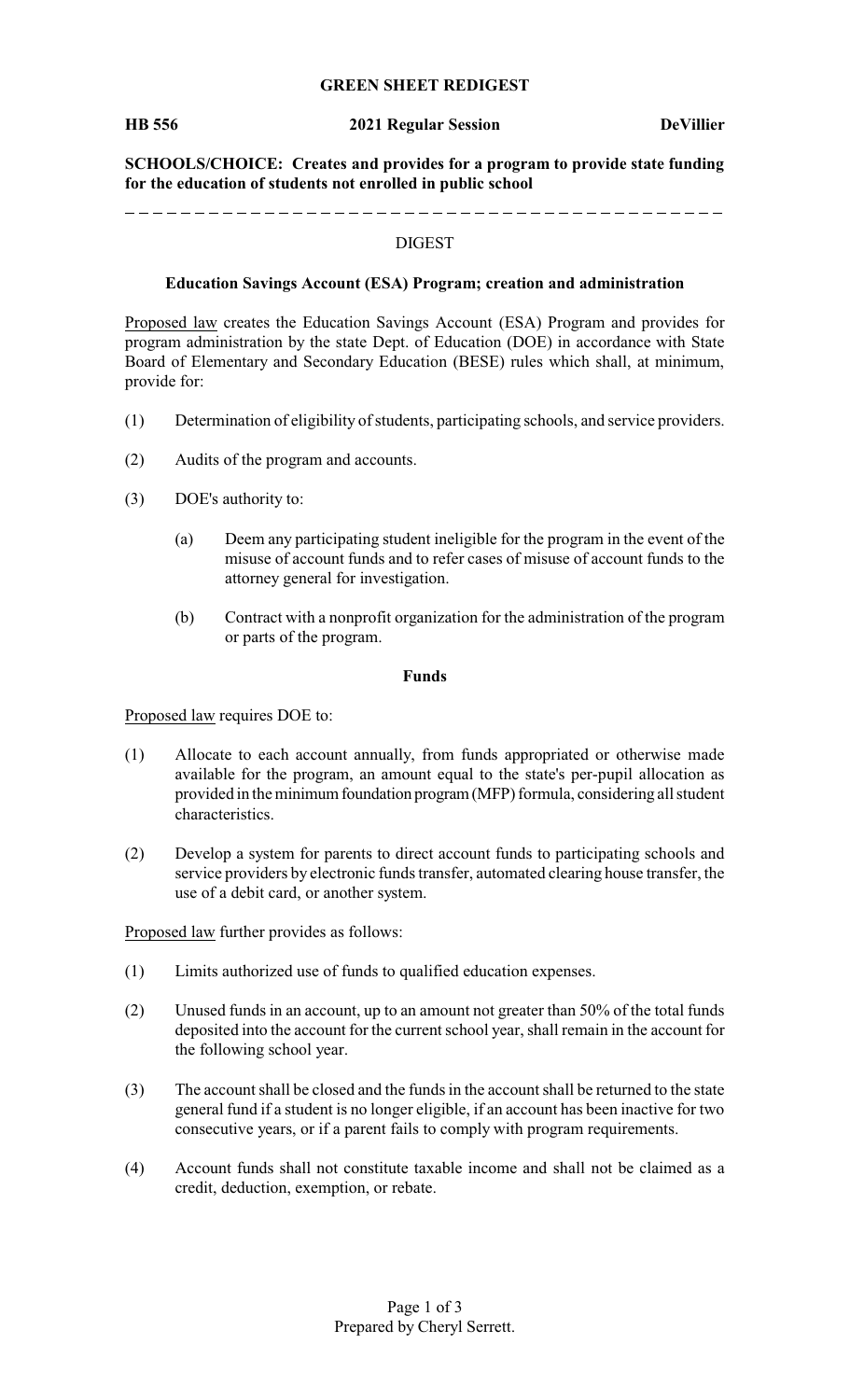# **Eligibility; students**

Proposed law provides that a student shall be initially eligible for an account if he is eligible to enroll in kindergarten or was enrolled in a La. public school during the previous school year and meets all of the following criteria:

- (1) He meets at least one of these criteria:
	- (a) He has a parent or legal guardian who is an active duty military service member.
	- (b) His parent or legal guardian submitted an enrollment request for a transfer pursuant to present law (R.S. 17:4035.1) during the most recent transfer request period and the request was denied.
	- (c) Pursuant to foster care placement through the Dept. of Children and Family Services, he is residing with a prospective permanent placement or has achieved permanency through adoption or permanent guardianship.
- (2) The student's parent or legal guardian submits an application for an ESA in accordance with program timelines.
- (3) The student's parent or legal guardian signs an agreement promising all of the following:
	- (a) To provide an education for the participating student in at least the subjects of English language arts, math, social studies, and science.
	- (b) Not to enroll the student in a public school while participating in the program.
	- (c) To use account funds only for qualified education expenses of the participating student.
	- (d) To comply with all program requirements.

Proposed law further provides that a participating student:

- (1) Is eligible until he enrolls in a public school, he receives a high school diploma or its equivalent, or his account is closed.
- (2) Is prohibited from participating concurrently in the ESA program and the Course Choice Program, the Student Scholarships for Educational Excellence Program, the School Choice Program for Certain Students with Exceptionalities, or the Tuition Donation Credit Program.

## **Students with exceptionalities**

Proposed law requires, if a student would have been entitled to special education services in his resident school system, his parent to acknowledge in writing that he agrees to accept only such services as are available to all students enrolled in the participating school. Requires participating schools to meet certain criteria to be eligible to offer such services.

# **Eligibility; schools and service providers**

Proposed law provides to be eligible to participate in the program, a school shall meet all of the following criteria:

- (1) Be approved, provisionally approved, or probationally approved by BESE.
- (2) Comply with criteria set forth in federal nondiscrimination requirements.